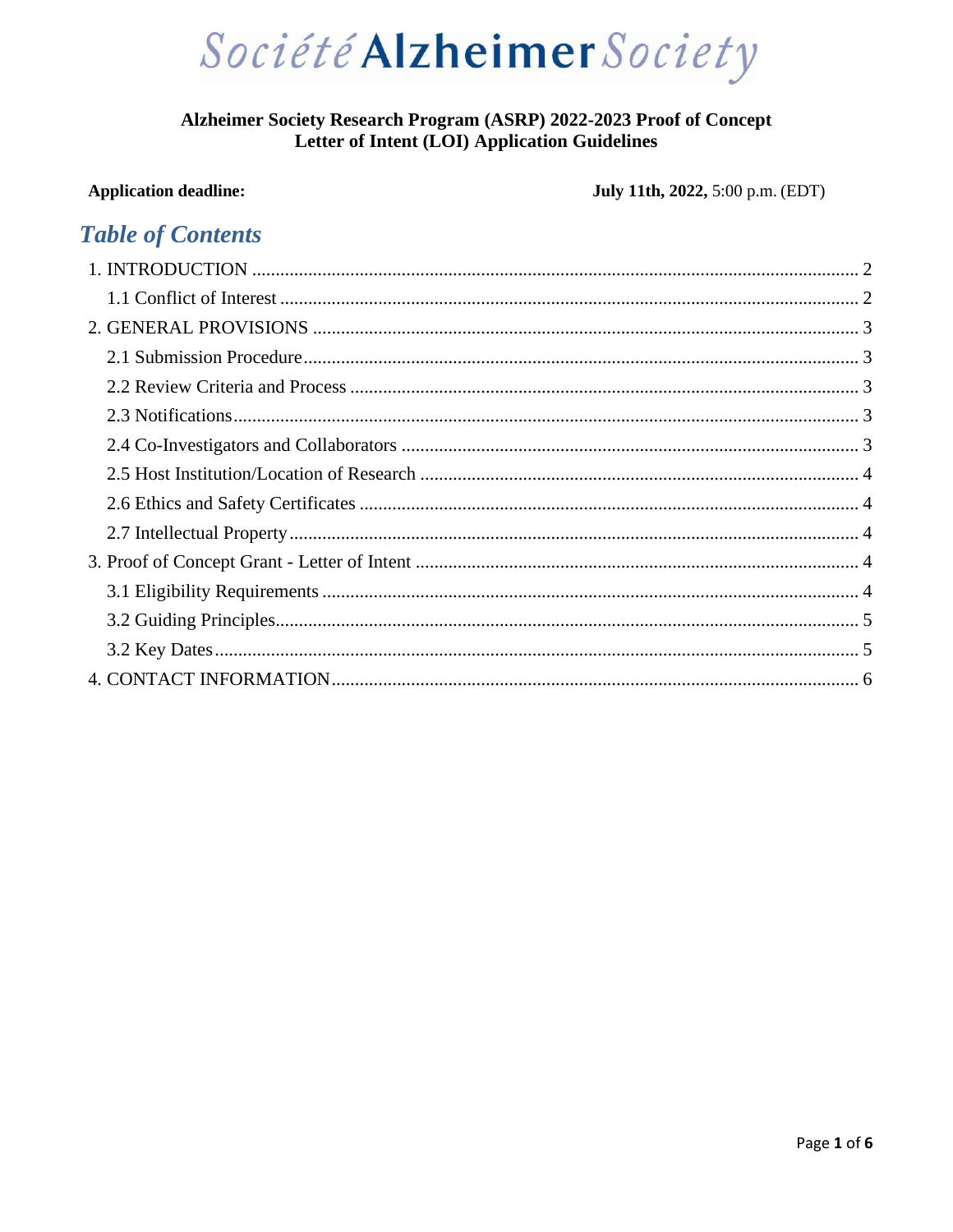### <span id="page-1-0"></span>**1. INTRODUCTION**

The Alzheimer Society Research Program (ASRP) is a successful collaborative initiative of our Federation, within which all the provincial Alzheimer Societies, the Alzheimer Society of Canada (ASC), partners and donors pull together to support research directed at both eradicating dementia and ameliorating the lives of those affected by it.

The ASRP provides grants and awards to support Canadian studies that promise new insights into causes, prevention, diagnosis, treatment, and management of Alzheimer's disease and other dementias. One of these grants is the **Proof of Concept Grant**.

• **Proof of Concept Grants** are designed to fund innovative, high-risk, high-reward research that pushes beyond the boundaries of our existing understanding of dementia. We are looking for bold, challenging new directions in dementia research that have the potential to lead to ground-breaking findings.

Researchers interested in submitting a Proof of Concept Grant application must first submit a Letter of Intent (LOI) to be pre-screened.

This set of guidelines is specific to the **Proof of Concept LOI application process ONLY**. Guidelines for the full ASRP 2022-2023 competition, set to launch September 9, 2022, will be released closer to the launch date. The ASRP Guidelines from the 2021-2022 competition, for reference, are available through the following link: [https://alzheimer.ca/sites/default/files/documents/2021-2022-ASRP-Guidelines\\_EN\\_1.pdf](https://alzheimer.ca/sites/default/files/documents/2021-2022-ASRP-Guidelines_EN_1.pdf) on the Alzheimer Society of Canada website.

**The ASRP supports an open competition.** With an aim to support research that will improve the lives of those with lived experience, the ASRP invites applicants from **all disciplines** to apply. Eligible proposals may be crosscutting or interdisciplinary in nature.

### <span id="page-1-1"></span>**1.1 Conflict of Interest**

The ASRP and all documents and information provided for the purpose of peer review are subject to the conditions of the Privacy Act and Access to Information Act. All information contained in applications, internal and external reviews and panel discussions is highly sensitive. As such, all Panel Members (Peer Reviewers, Citizen Reviewers and Relevancy Reviewers), Alzheimer Society Staff and Observers will not discuss with applicants or reviewers any information relating to the review of a specific application. Therefore, the applications and any discussions thereof are treated as strictly confidential and may not be used for any purpose beyond that for which they were originally intended. All materials related to the review process are stored in a secure manner to prevent unauthorized access. They are transmitted using secure carriers and technologies. When they are no longer required, paper documents must be destroyed using a secure method such as shredding or returned to ASC for destruction, and electronic documents must be deleted.

As such, the ASRP makes every effort to ensure, not only that decisions are fair and objective, but also that they are seen to be so. Individual panel members are asked to avoid any actions that might give the appearance that a **conflict of interest** exists or could reasonably be viewed as affecting their objectivity. When a reviewer is uncertain as to whether a conflict exists, he/she informs ASC of the potential conflict and ASC will make the final decision as to whether they may appropriately review certain ASRP applications.

The ASRP follows the direction of the Tri-[Agency's Responsible Conduct of Research](https://rcr.ethics.gc.ca/eng/framework-cadre.html#fn**), which describes the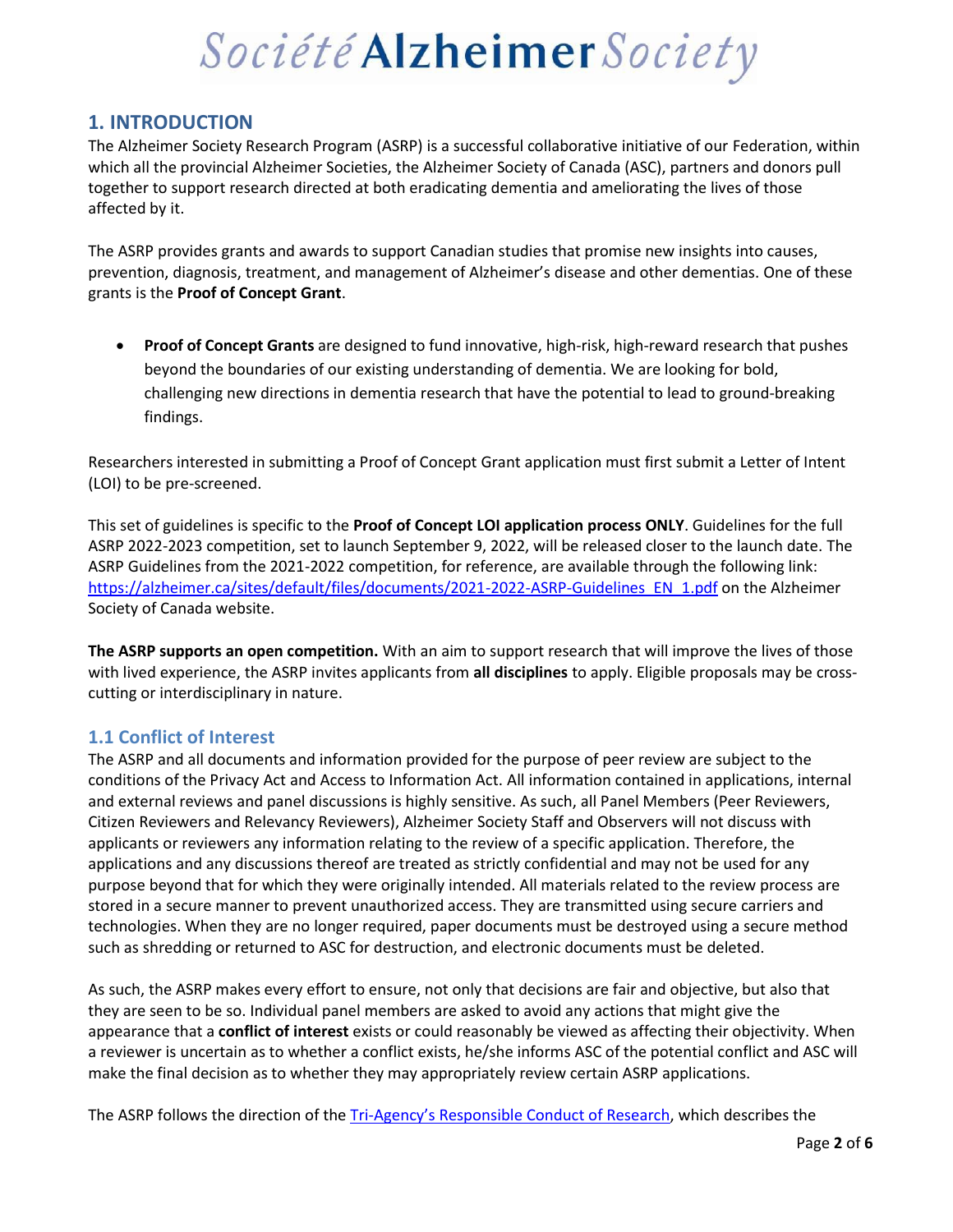policies and requirements for applying for research funding, managing funds, conducting research, and disseminating results. ASC implements rigid assessments of **conflict of interest** amongst its peer reviewers, donors, and external reviewers, in order to eliminate any potential risks that would pose a threat to the integrity of the research, the researcher or the Alzheimer Society and its affiliated partners. **Conflicts of Interest** may arise when a stakeholder's interests and intent towards an area of research intersects with any personal, commercial, or financial interest or benefit pertaining to the individual, their employment, or partnerships and former or prospective professional associations. Conflicts may also arise when activities or situations places an individual, such as a researcher, in a real, potential, or perceived conflict between the duties or responsibilities related to research, and personal, institutional, or other interests.

### <span id="page-2-0"></span>**2. GENERAL PROVISIONS**

Grants and awards are intended to support researchers based in a Canadian university or affiliated institution and are not provided to support research sponsored by for-profit organizations. The geographic requirement may be waived for grants/award funded through a partnership agreement with an organization based outside of Canada.

### <span id="page-2-1"></span>**2.1 Submission Procedure**

The ASRP does not accept applications and supporting documents via mail or email. All applications (LOI and full application submissions) and supporting documents must be submitted online through ASC's Survey Monkey Apply portal (English: [asc.smapply.ca](https://asc.smapply.ca/) / French[: asc.smapply.ca/lang/?lang=fr\)](https://asc.smapply.ca/lang/?lang=fr). **All Proof of Concept LOI applications must be submitted by July 11th, 2022 5:00 PM EDT**. Incomplete LOI applications *will not be processed*.

### <span id="page-2-2"></span>**2.2 Review Criteria and Process**

Proof of Concept LOI applications are reviewed by a panel of experts in the field of dementia through a prescreen peer review process. Proof of Concept LOI applications are evaluated based on scientific merit and novelty.

Pre-screen peer review comments will be provided to LOI applicants following the panel meetings. Only those applications deemed to be truly Proof of Concept will be invited to submit a full proposal in September 2022. ASC will not enter into discussion on specific items in the reviews provided to applicants on reasons for the rejection of applications. ASC makes every effort to ensure the confidentiality of each application.

### <span id="page-2-3"></span>**2.3 Notifications**

Official notification of the pre-screen Proof of Concept LOI results is provided in the Summer of 2022. These results are transmitted to the applicants electronically via email. It is the applicant's responsibility to ensure that ASC is provided with a current email address and to notify the Research Department of any updates that need to be made to the contact information provided in the LOI application. Applicants invited to submit a full proposal following the pre-screen of their LOI must notify ASC electronically of their intention to submit within ten (10) business days of their receiving the result of their LOI application electronically.

#### <span id="page-2-4"></span>**2.4 Co-Investigators and Collaborators**

In accordance with the definitions provided by the Social Sciences and Humanities Research Council (SSHRC) and in line with the Canadian Institutes of Health Research, a co-investigator is defined as an individual, participating in a grant application, who makes a significant contribution to the intellectual direction of the research or research-related activity, who plays a significant role in the conduct of the research or research-related activity,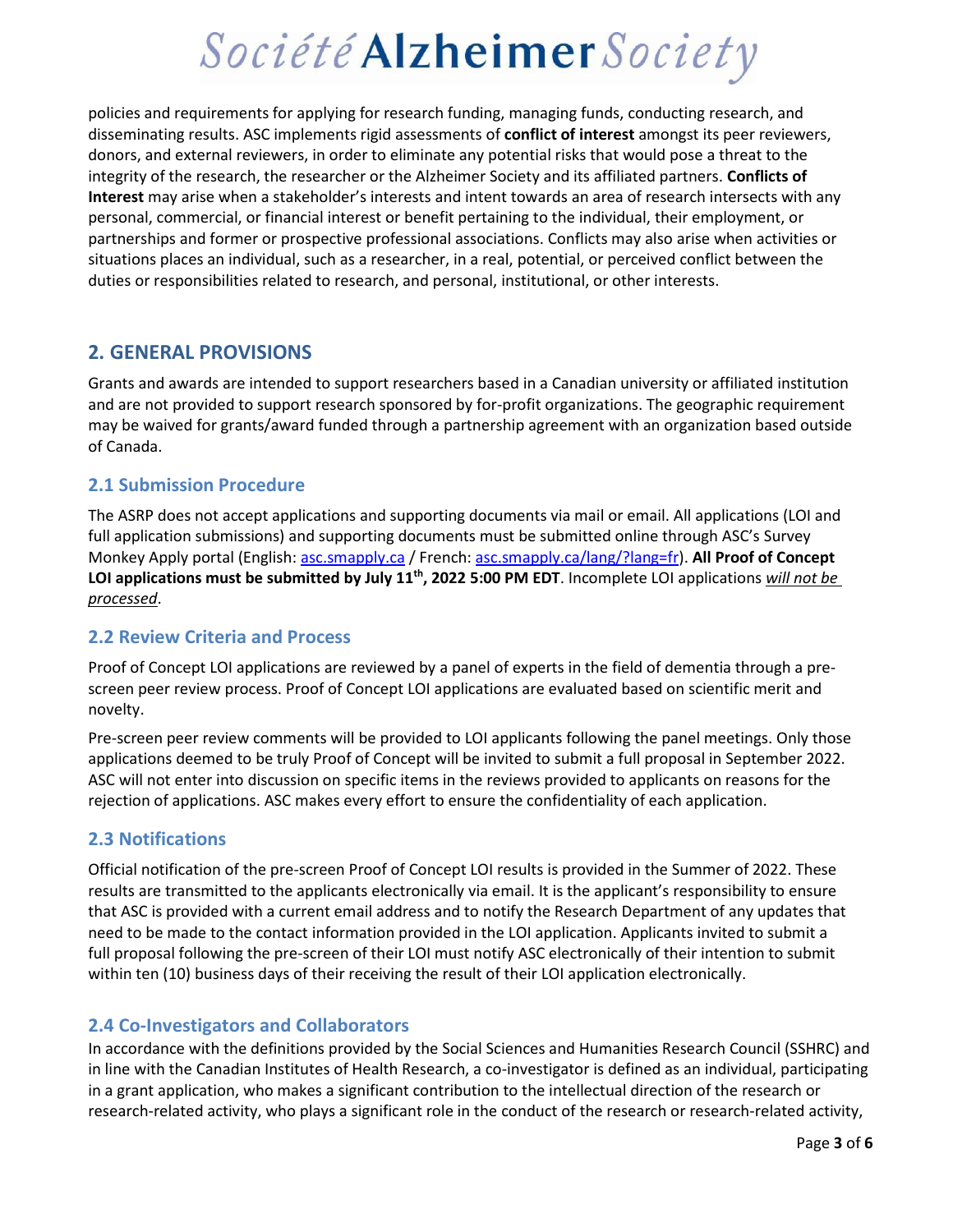and who may also have some responsibility for financial aspects of the research. A collaborator is an individual, participating in a grant application, who may make a significant contribution to the intellectual direction of the research or research-related activity, and who may play a significant role in the conduct of the research or research-related activity.

### <span id="page-3-0"></span>**2.5 Host Institution/Location of Research**

The host institution must take full responsibility for the conduct of the research being funded, in accordance with all ASRP policies. These include maintaining integrity in research and scholarship, full ethical review and surveillance, compliance with accepted biohazard and animal care regulations, and full financial accounting and control.

### <span id="page-3-1"></span>**2.6 Ethics and Safety Certificates**

Responsible Conduct of Research (RCR) is at the cornerstone of the ASRP's commitment to excellence in dementia research. As such, the ASRP is committed to the [Tri-Agency Framework for Responsible Conduct of](https://rcr.ethics.gc.ca/eng/framework-cadre.html)  [Research](https://rcr.ethics.gc.ca/eng/framework-cadre.html). The ASC, in its administration of the ASRP, follows this framework's policies and requirements in the management of its funds, research performance and dissemination of research results.

*If invited to submit a full application*, the applicant, the President (or Principal of Institution), the Head of the Department, and the Dean of Faculty (or Director of Institution), must sign a statement indicating that the proposal will be reviewed by the appropriate ethical review committee prior to the commencement of the project. Funds will not be released until ASC has received copies of all necessary ethical and safety certificates.

In the case of animal experimentation, lab procedures must be consistent with the Guiding Principles enunciated by the Canadian Council on Animal Care.

In cases of human research, the proposed research must be reviewed in a manner which conforms to the guidelines as outlined by the Tri-Council Policy Statement, "Ethical Conduct for Research Involving Humans."

When observations are being made on behaviour or lifestyle of patients either in the home or institutions and/or information is being requested of caregivers or health professionals involved, the applicant must indicate within the proposal that issues of privacy and confidentiality will be discussed with these individuals and that written agreement will be obtained.

Where biological and chemical hazards are involved, documentation must be provided demonstrating that the procedures meet the requirements as outlined in Health Canada's Laboratory Biosafety Guidelines.

### <span id="page-3-2"></span>**2.7 Intellectual Property**

ASC and, where applicable, ASRP partners, do not wish to own or have a vested interest in intellectual property which may emanate from any of the research projects it is supporting. Neither does ASC wish to dictate terms to host institutions as to how they handle intellectual property. ASC does, however, insist that the host institution have a clear policy regarding intellectual property, and that such policy be in force at the time any grant/award is made. ASRP-funded research is intended to contribute to the development of knowledge related to Alzheimer's disease and other dementias rather than the promotion of commercial interests.

### <span id="page-3-3"></span>**3. Proof of Concept Grant - Letter of Intent**

### <span id="page-3-4"></span>**3.1 Eligibility Requirements**

The Proof-of-Concept Grants program will favour those applications that focus on **challenging new directions** in research into Alzheimer's disease and other dementias. The Proof-of-Concept Grant will support investigators with innovative, high-risk, high-yield explorations into dementia research. **The maximum amount awarded is**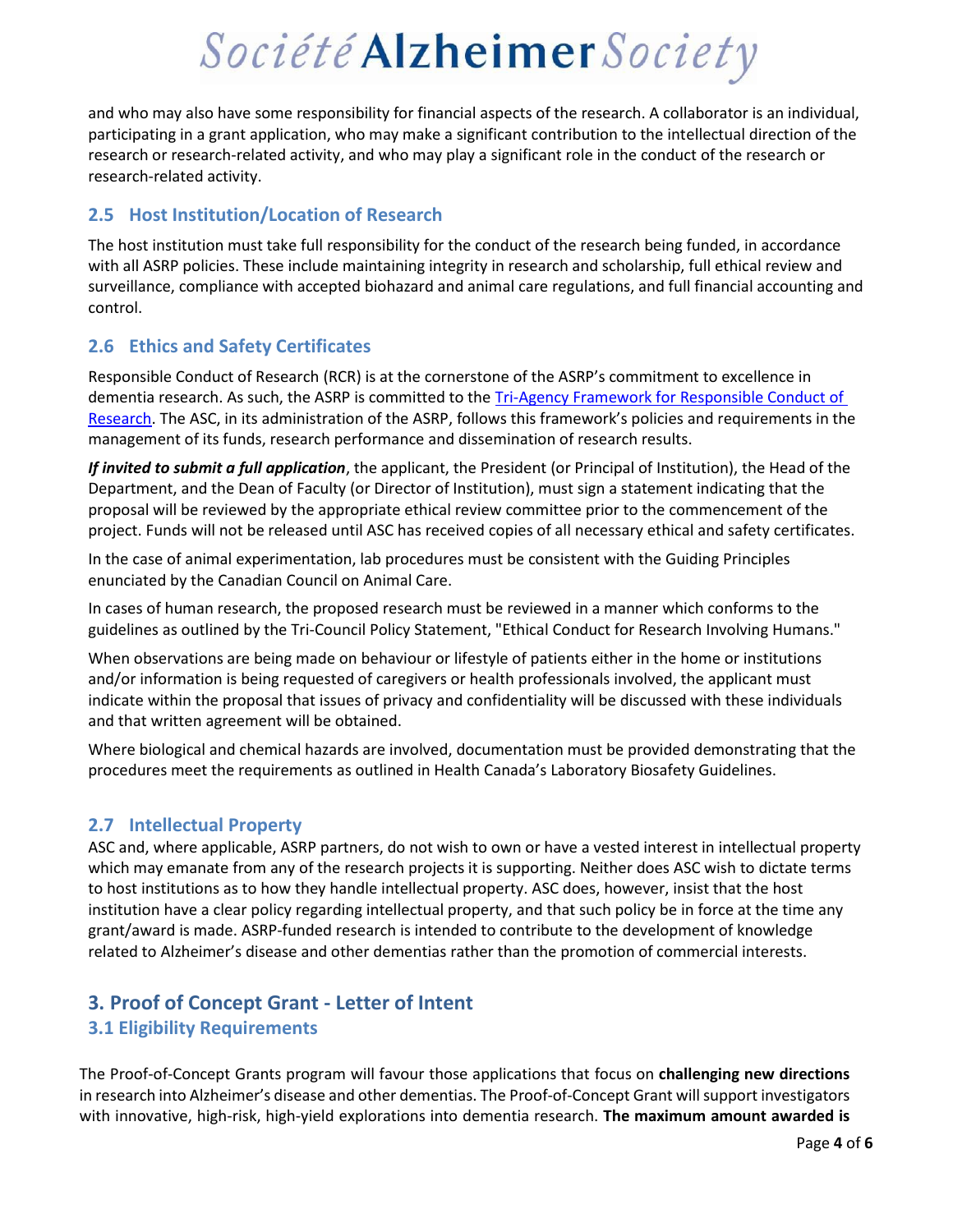#### **\$100,000; the grant can be held for a maximum of three (3) years.**

The principal investigator (*and any co-investigators*) on a research grant must be based in, or be an independent researcher (i.e., professor, associate professor, assistant professor, and professor emeritus) with a Canadian university or affiliated institution (i.e., Teaching hospital). A researcher based outside of Canada would be eligible as a co-investigator only if his/her participation in the project occurred entirely in a Canadian university or affiliated institution.

Principal investigators must hold a position equivalent to the rank of Assistant Professor or higher, in a Canadian research-intensive University. Adjunct professors at or above the level of Assistant Professor are eligible to apply. Each grant application must designate a principal investigator, who will be the administrative contact for the grant, should the grant be awarded.

Applicants cannot apply for more than **one** grant in total per competition, regardless of their role (e.g., individuals cannot submit one application as the principal investigator and another application as a co- investigator). However, applicants can be listed as collaborators on multiple applications.

Doctoral students and postdoctoral fellows are not eligible to apply as principal investigators for research grants and cannot be listed as co-investigators. All co-investigators must meet the same eligibility criteria as that required for a principal investigator.

**Proof of Concept Grants are pre-screened** through a LOI process to ensure they meet this grant application's requirements/eligibility. Only those applications that are deemed to be truly *Proof of Concept* (as defined above) will be asked to submit a full application for peer review and review amongst citizen reviewers. Proof of Concept requirements are also provided in full within the LOI process form on Survey Monkey Apply (English: [asc.smapply.ca](https://asc.smapply.ca/) / French[: asc.smapply.ca/lang/?lang=fr\)](https://asc.smapply.ca/lang/?lang=fr).

### <span id="page-4-0"></span>**3.2 Guiding Principles**

The Proof-of-Concept Grants program is looking to support those applications that observe the following guiding principles:

- (a) Applications must propose **novel** research questions that challenge the *status quo* in research into Alzheimer's disease and related dementias.
- (b) Applications involving interdisciplinary teams are welcome, but the principal investigator must be an established researcher.
- (c) While preliminary data are always helpful in determining the validity of any test hypothesis, the Proof of Concept grants program will consider research that is at the earlier stage of conception (little preliminary data if at all, or potentially unorthodox research rationale or approach).
- (d) Also encouraged to apply to the Proof of Concept grants program are researchers outside the field of Alzheimer's disease and dementia who are proposing novel research that applies to projects clearly relevant to Alzheimer's disease and related dementias.

#### <span id="page-4-1"></span>**3.2 Key Dates**

The ASRP's focus on funding innovation and excellence in Canadian dementia research is supported by the Proof of Concept grant program. We encourage researchers from diverse backgrounds to submit a LOI for a Proof of Concept application if they wish to propose a novel, high risk, challenging hypothesis or research question. The LOI form is open to Proof of Concept applicants on **June 6, 2022** via Survey Monkey Apply. The submission of LOIs are due **July 11, 2022.**